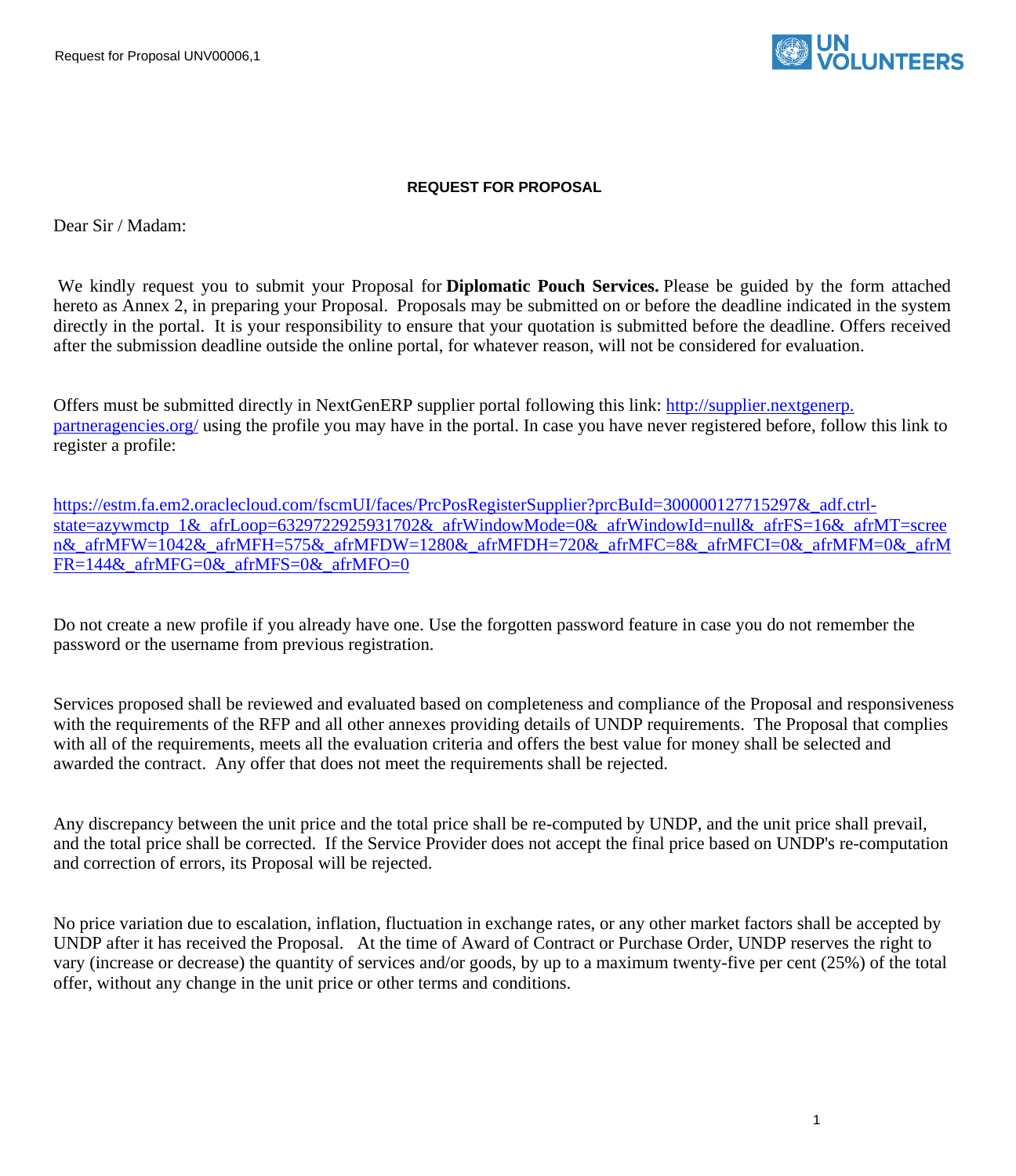

Any Contract or Purchase Order that will be issued as a result of this RFP shall be subject to the General Terms and Conditions attached hereto. The mere act of submission of a Proposal implies that the Service Provider accepts without question the General Terms and Conditions of UNDP, herein attached as Annex 3.

Please be advised that UNDP is not bound to accept any Proposal, nor award a contract or Purchase Order, nor be responsible for any costs associated with a Service Providers preparation and submission of a Proposal, regardless of the outcome or the manner of conducting the selection process.

UNDP's vendor protest procedure is intended to afford an opportunity to appeal for persons or firms not awarded a Purchase Order or Contract in a competitive procurement process. **In the event that** you believe you have not been fairly treated, you can find detailed information about vendor protest procedures in the following link:

<http://www.undp.org/content/undp/en/home/operations/procurement/business/protest-and-sanctions.html>

UNDP encourages every prospective supplier to prevent and avoid conflicts of interest, by disclosing to UNDP if you, or any of your affiliates or personnel, were involved in the preparation of the requirements, design, cost estimates, and other information used in this RFP.

UNDP implements a zero tolerance on fraud and other proscribed practices, and is committed to preventing, identifying and addressing all such acts and practices against UNDP, as well as third parties involved in UNDP activities. UNDP expects its Service Providers to adhere to the UN Supplier Code of Conduct found in this link [:https://www.un.org/Depts/ptd/sites/www.](https://www.un.org/Depts/ptd/sites/www.un.org.Depts.ptd/files/files/attachment/page/pdf/unscc/conduct_english.pdf) [un.org.Depts.ptd/files/files/attachment/page/pdf/unscc/conduct\\_english.pdf](https://www.un.org/Depts/ptd/sites/www.un.org.Depts.ptd/files/files/attachment/page/pdf/unscc/conduct_english.pdf)

Thank you and we look forward to receiving your proposal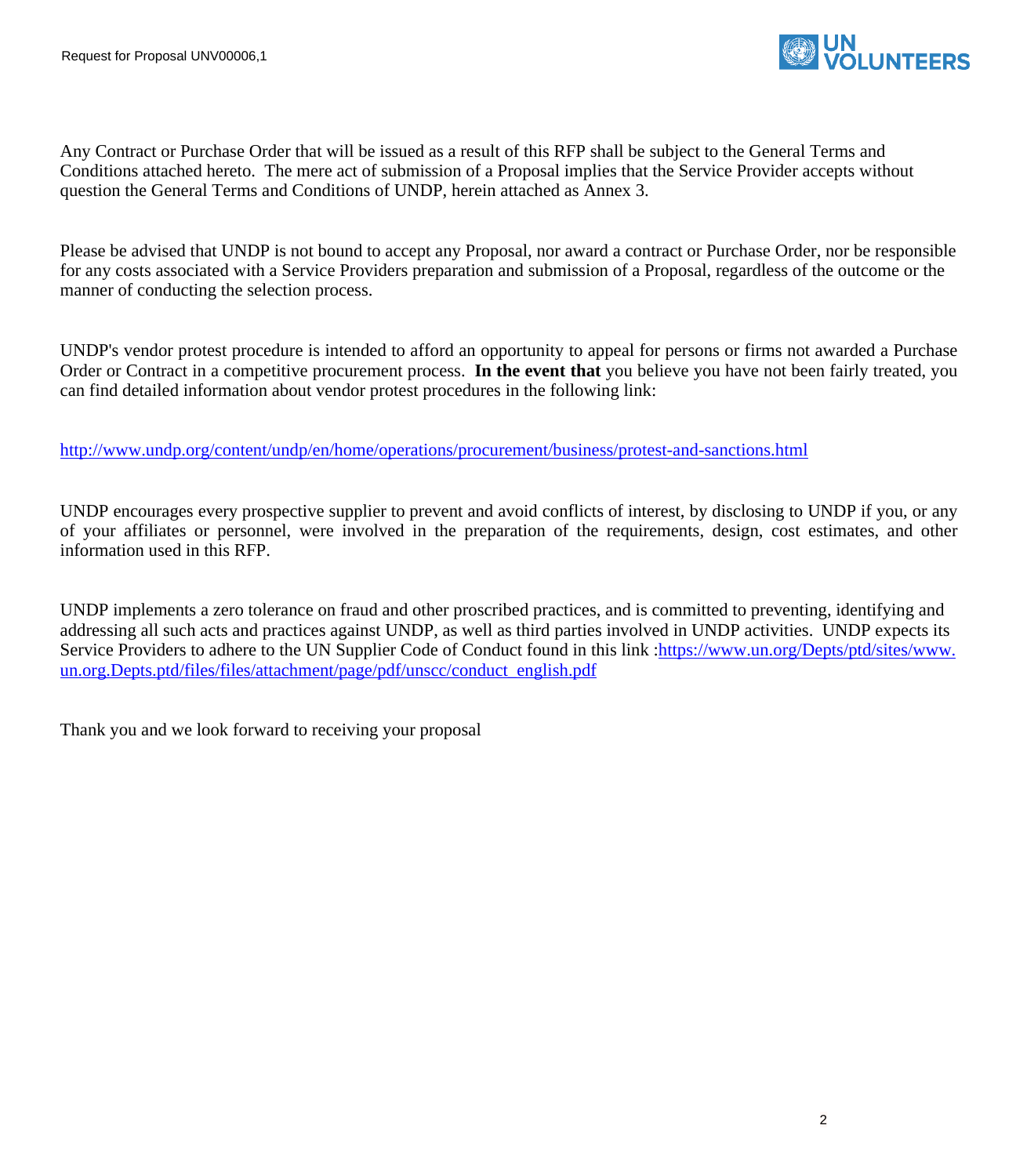

**Tender Overview** For the various organizations, the United Nations Volunteers programme (UNV) on behalf of the UNBonn organizations seeks a service provider offering the delivery and transport of Diplomatic Pouch to the United Nations Office in Bonn, Germany for both export and import.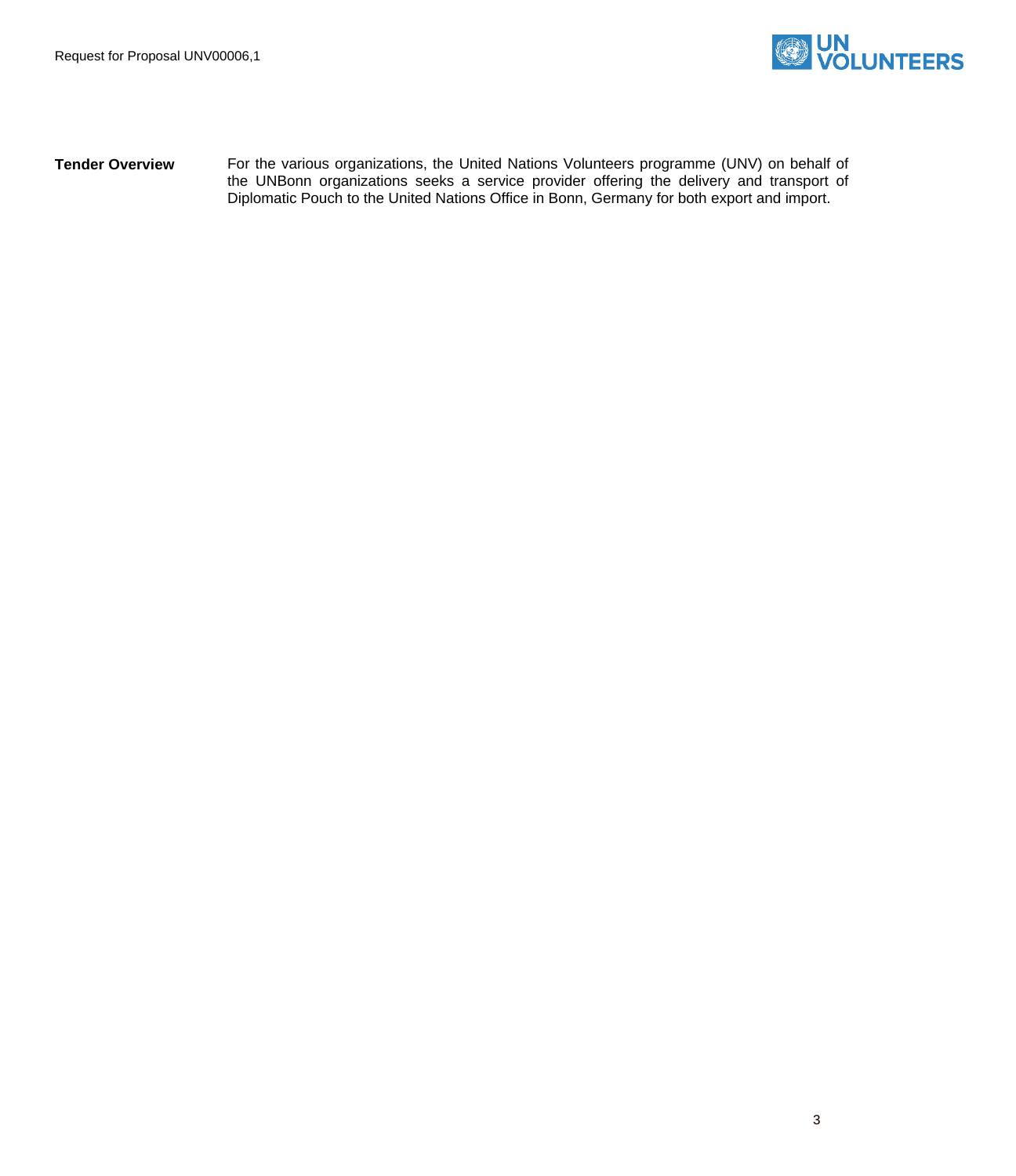

#### **Table of Contents**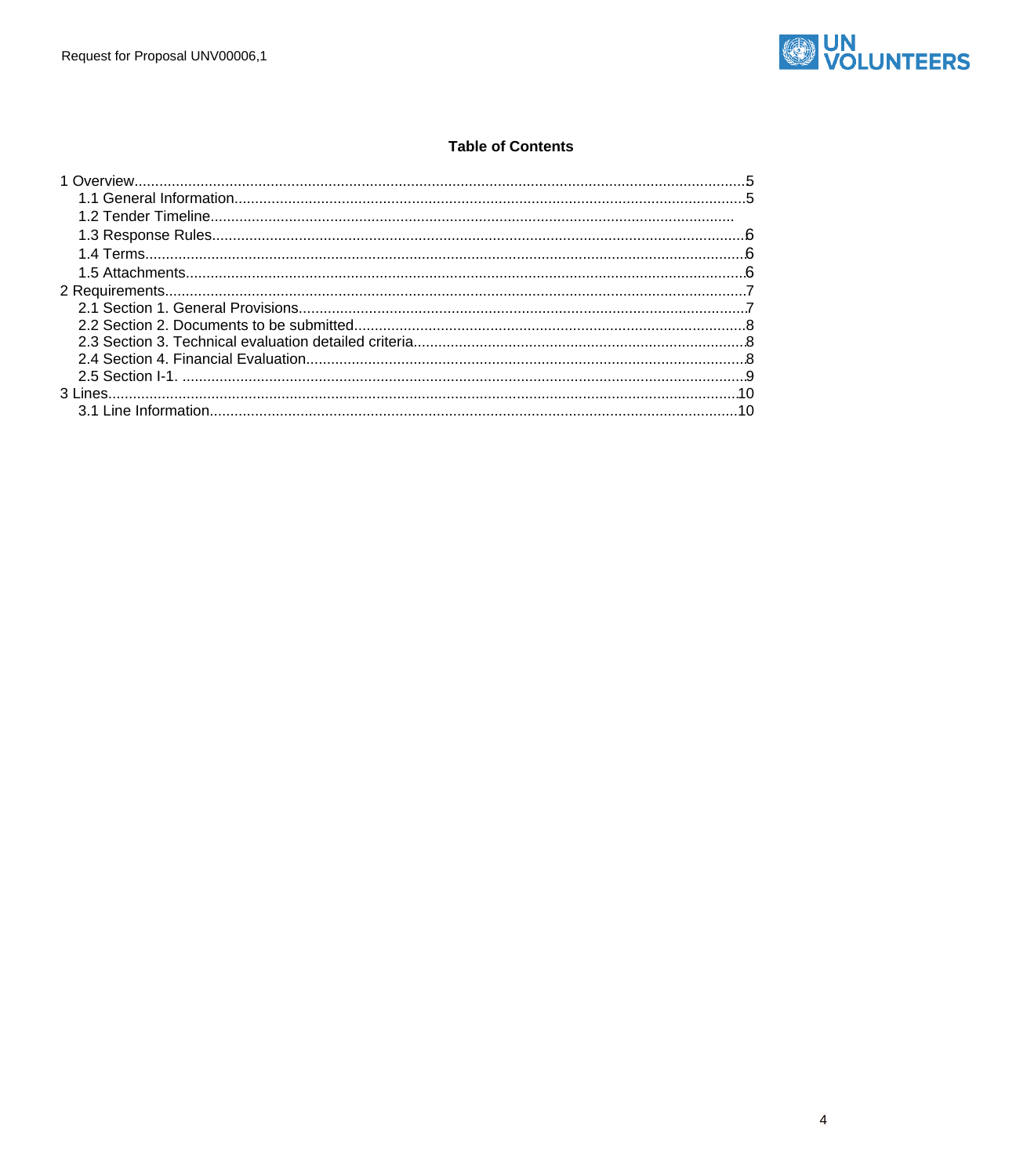

# <span id="page-4-0"></span>**1 Overview**

## <span id="page-4-1"></span>**1.1 General Information**

| <b>Diplomatic Pouch Services</b>                                                                                                                                                                                                                                                                                                                                                                                                                                                                                                                                                   |
|------------------------------------------------------------------------------------------------------------------------------------------------------------------------------------------------------------------------------------------------------------------------------------------------------------------------------------------------------------------------------------------------------------------------------------------------------------------------------------------------------------------------------------------------------------------------------------|
| The RFP document has been uploaded.                                                                                                                                                                                                                                                                                                                                                                                                                                                                                                                                                |
|                                                                                                                                                                                                                                                                                                                                                                                                                                                                                                                                                                                    |
| <b>UNV Procurement Team</b>                                                                                                                                                                                                                                                                                                                                                                                                                                                                                                                                                        |
|                                                                                                                                                                                                                                                                                                                                                                                                                                                                                                                                                                                    |
| Yes                                                                                                                                                                                                                                                                                                                                                                                                                                                                                                                                                                                |
|                                                                                                                                                                                                                                                                                                                                                                                                                                                                                                                                                                                    |
| procurement@unv.org                                                                                                                                                                                                                                                                                                                                                                                                                                                                                                                                                                |
| 00064069                                                                                                                                                                                                                                                                                                                                                                                                                                                                                                                                                                           |
| Germany                                                                                                                                                                                                                                                                                                                                                                                                                                                                                                                                                                            |
| For the various organizations, the United Nations Volunteers programme (UNV) on behalf of the<br>UNBonn organizations seeks a service provider offering the delivery and transport of Diplomatic<br>Pouch to the United Nations Office in Bonn, for both export and import.<br>The intention is to conclude a Long-Term Agreement initially a two-year contract renewable up to a<br>maximum total of three years.                                                                                                                                                                 |
| Interested suppliers must submit their offer directly in the system as instructed in the solicitation<br>document, following the instructions in the available user guide, if you have an account, log in in<br>this link: http://supplier.nextgenerp.partneragencies.org/ using your username and password. User<br>the forgotten password/username feature if you do not remember them. If you do not have an<br>account already, you can register one following this link: https://estm.fa.em2.oraclecloud.<br>com/fscmUI/faces/PrcPosRegisterSupplier?prcBuId=300000127715271. |
| Search for the specific tender using search filters and subscribe to the tender in order to get<br>notifications in case of amendments of the tender document. If you need support with the online<br>system, you can contact the contact details of this tender as indicated in the solicitation document.                                                                                                                                                                                                                                                                        |
| <b>United Nations Volunteers</b><br>PROCUREMENT UNIT                                                                                                                                                                                                                                                                                                                                                                                                                                                                                                                               |
|                                                                                                                                                                                                                                                                                                                                                                                                                                                                                                                                                                                    |

**This is a two stage negotiation and all responses will be evaluated in two stages.**

## **1.2 Tender Timeline**

**Preview Date Open Date** 09/06/22 10:52 AM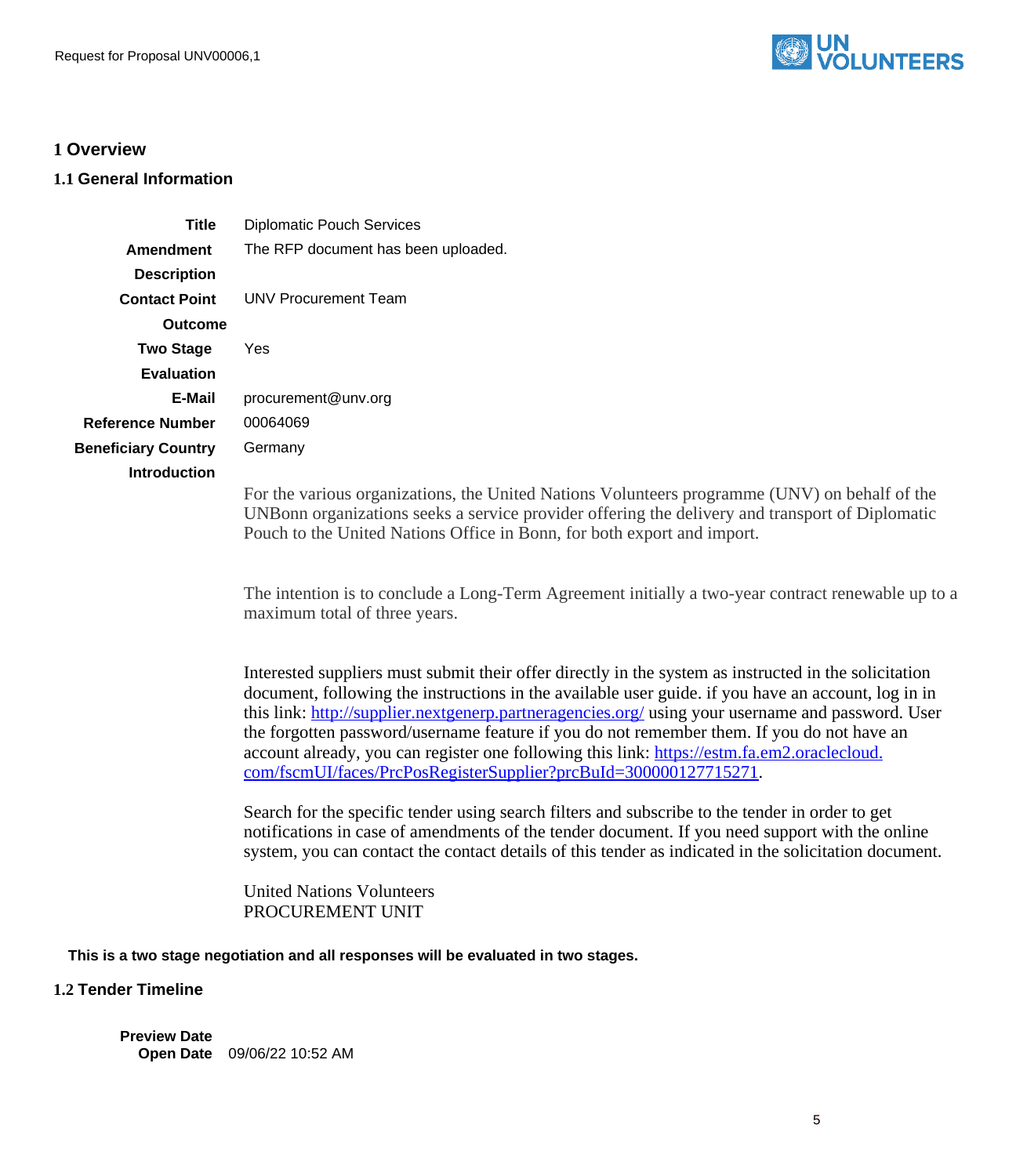

**Close Date** 15/07/22 15:00 PM **Estimated Award Date** 2022-09-01T15:00:00.000+00:00

**Time Zone** Coordinated Universal Time

#### <span id="page-5-0"></span>**1.3 Response Rules**

This negotiation is governed by all the rules displayed below.

|   | <b>Rule</b>                                              |
|---|----------------------------------------------------------|
|   | Negotiation is restricted to invited suppliers           |
|   | Suppliers are allowed to respond to selected lines       |
|   | Suppliers are allowed to provide multiple responses      |
| ☑ | Suppliers are allowed to revise their submitted response |

## <span id="page-5-1"></span>**1.4 Terms**

## **Negotiation Currency** EUR ()

## **Eligible Response Currencies**

Check the one currency in which you will enter your response.

| Response | Description | <b>Price Precision</b> |
|----------|-------------|------------------------|
| Currency |             |                        |
| EUR      |             |                        |

## <span id="page-5-2"></span>**1.5 Attachments**

| <b>File Name or URL</b>        | <b>Type</b> | <b>Description</b> |
|--------------------------------|-------------|--------------------|
| Annex 2 UNDP GTCs for Contract | File        |                    |
| RFP Pouch services.pdf         | File        |                    |
| User Guide For Suppliers       | File        |                    |
| Annex 1_Terms of reference     | File        |                    |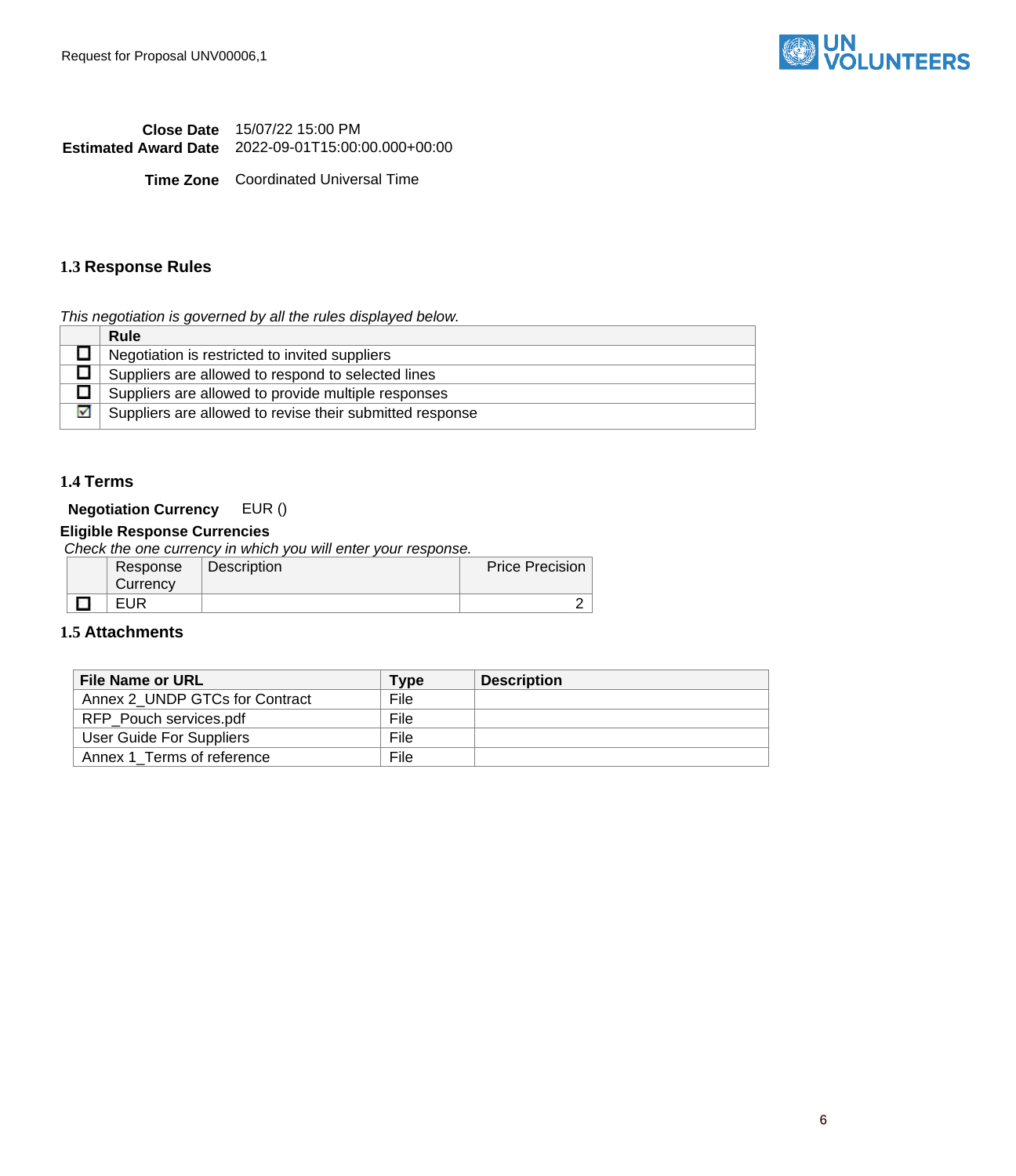

## <span id="page-6-0"></span>**2 Requirements**

\*Response is required

Please read the questions carefully and answer the questions by selecting an appropriate response. kindly also upload relevant documents where necessary.

**Kindly upload financial proposal documents in financial section (Financial Evaluation - Commercial) only. If your financial proposal is visible in any part of the technical section, your proposal will be disqualified.** 

- <span id="page-6-1"></span>**2.1 Section 1. General Provisions**
- 1. **General Instructions**

Please read carefully Annex 1 describing main scope of the requirements and other provisions to this process, herewith attached.

\*2. **General Terms and Conditions**

Do you confirm acceptance of UNDP General Terms and conditions available at: http://www.undp. org/content/undp/en/home/procurement/business/how-we-buy.html and herewith attached?

General Terms and Conditions for contracts (goods and/or services)

Target: Confirm acceptance of GTCs

#### 3. **Criteria for Evaluation and Contract Award**

Lowest Price Quote among technically responsive offers

The offer is technically responsive if it obtains the minimum passing rate 70%.

Full acceptance of the UNDP Contract General Terms and Conditions (GTC). This is a mandatory criterion and cannot be deleted regardless of the nature of services required. Non-acceptance of the GTC may be grounds for the rejection of the Proposal.

#### **Technical Proposal (100%)**

- $\boxtimes$  Expertise of the Firm (minimum 5 years experience) 30%
- $\boxtimes$  Proposed workplan, quality assurance 20%
- ☒ Qualification and experience of Key Account Manager 10%
- $\boxtimes$  Proximity of Local Office to UN Bonn 10%

☒ Completeness of World Destinations Available; Supplier to provide a list of destinations, indicating

exception countries not serviced. 20%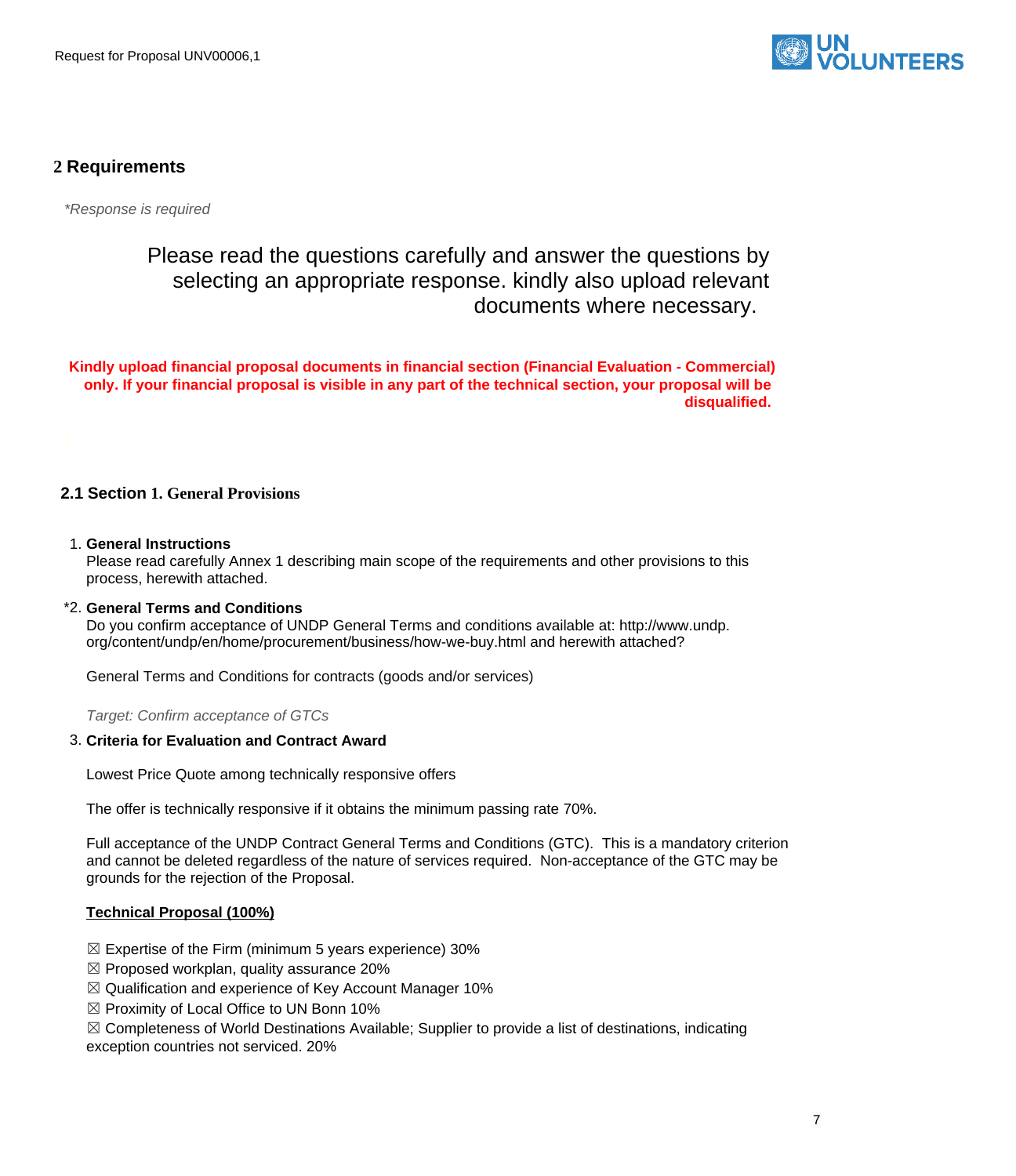

 $\boxtimes$  Sustainability Policy 10%

#### <span id="page-7-0"></span>**2.2 Section 2. Documents to be submitted**

#### \*1. **Company Profile**

Have you provided company Profile – describing the nature of business, field of expertise, how long your company has been in shipping/courier, certifications, accreditations?

#### \*2. **Legal Documents**

Have you provided legal documents including company registration certificate, legal representation, etc.?

#### \*3. **Financial Statements**

Have you provided latest audited financial statements - income statement and balance sheet to indicate financial stability, liquidity, credit standing, and market reputation?

## <span id="page-7-1"></span>**2.3 Section 3. Technical evaluation detailed criteria**

#### \*1. **Expertise of the Firm**

Minimum 5 years of experience Please choose the option applicable to you based on proven experience.

# \*2. **Proposed workplan, quality assurance**

Kindly provide a workplan including the quality assurance

#### \*3. **Qualification and experience of Key Account Manager**  Kindly provide the qualification and experience of the Key Account Manager. Kindly include an attachment with his CV.

#### \*4. **Proximity of Local Office to UN Bonn**

Kindly provide the he address of your office in the proximity of Bonn.

Response attachments are optional*.*

- \*5. **Completeness of World Destinations Available;** Supplier to provide a list of destinations, indicating exception countries not serviced
- \*6. **Sustainability Policy**  Please upload your sustainability policy Target: Sustainability policy provided

### <span id="page-7-2"></span>**2.4 Section 4. Financial Evaluation**

\*1. Financial Proposal

Please provide the cost breakdown of your financial proposal as per the template and instructions provided (Please see Annex 3\_Financial Proposal). Indicate the total amount here (from paragraph 7)and make sure it matches with the total amount indicated line items.

Please make sure you only attach the completed form here.

Attachments:

| File Name or URL        | <b>vpe</b> | <b>Description</b> |
|-------------------------|------------|--------------------|
| Annex 3 Price schedule. | File       |                    |
| xlsx                    |            |                    |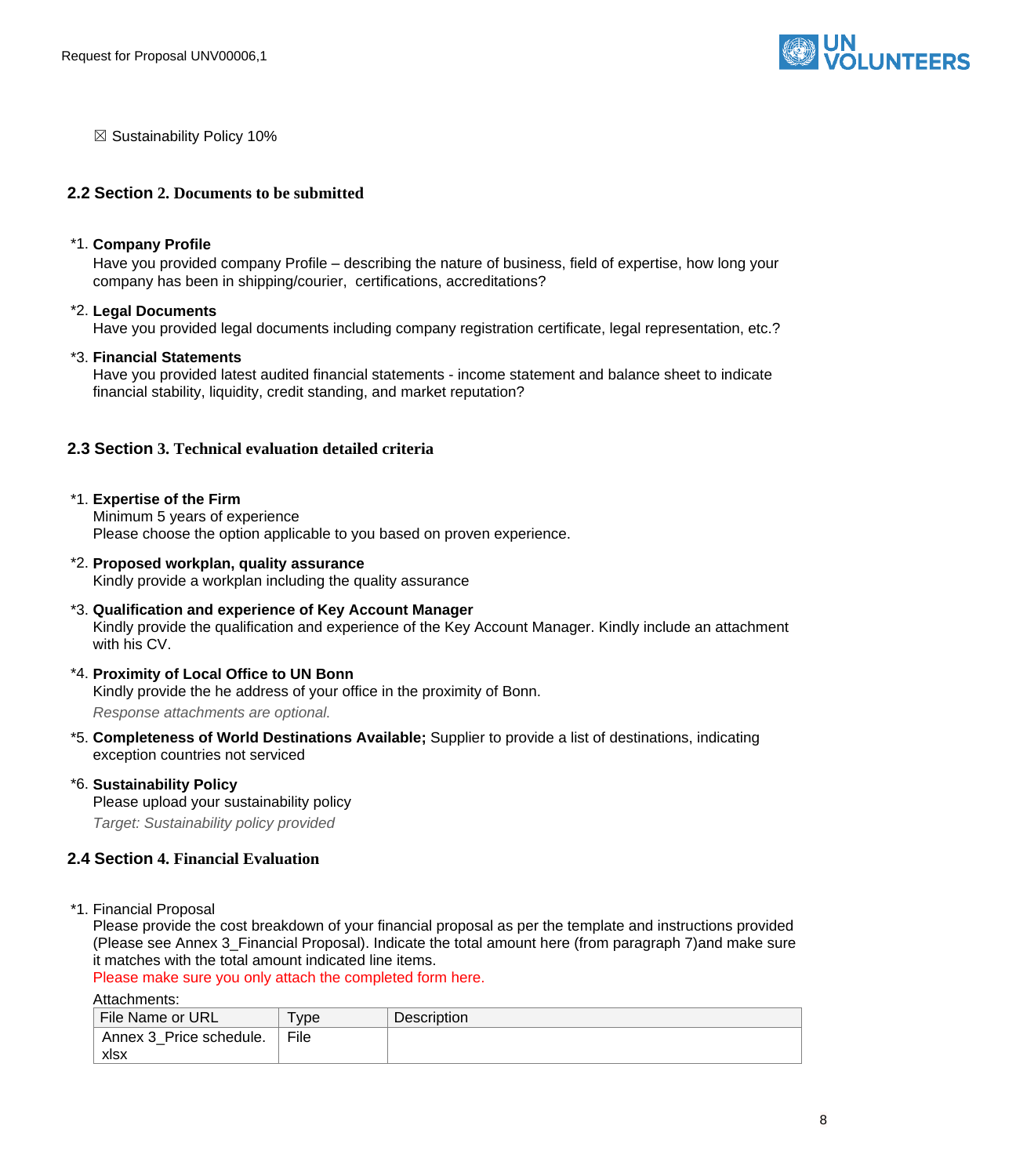

Response attachments are required*.*

## <span id="page-8-0"></span>**2.5 Section I-1.**

I-1. This is an internal criteria. Each evaluator need to put the maximum score based on the scores given in the detailed criteria up to the maximum score allowed, e.g 1000 points.